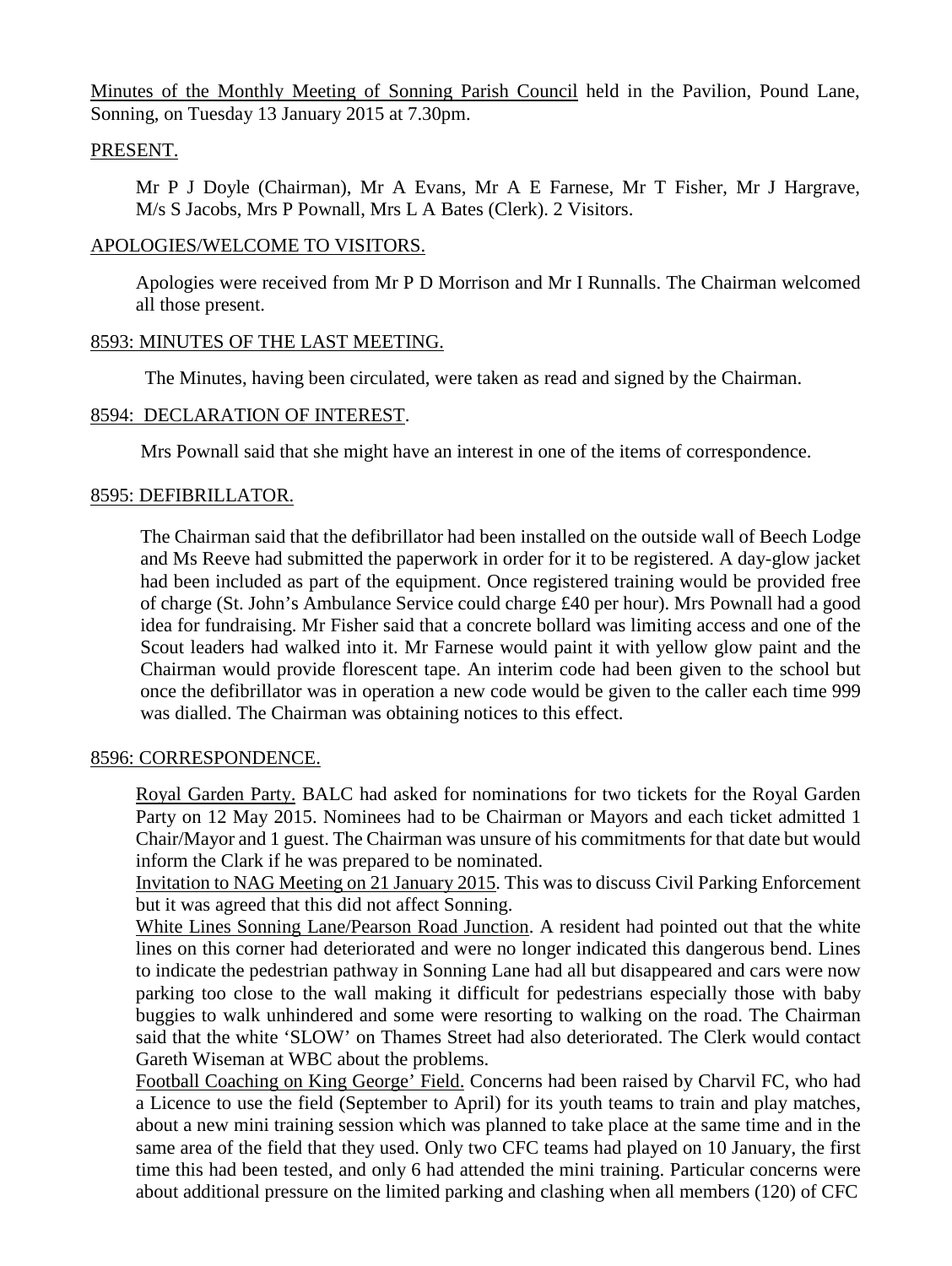### 8596: CORRESPONDENCE (Cont'd).

were playing/training at the same as the mini training. There was also concern that the mini training sessions were of a professional nature whereas CFC were non-profit making. However CFC had stressed that they were supportive of the new initiative but the timing could become an issue when all the CFC teams were playing and had asked if Mr Pownall could use the field on a different day or at a different time. Use of the pavilion had been raised but it was understood that Mr Pownall did not need this. Following discussion it was agreed that the policy for the field was sport for all and there did appear to be plenty of room for both sets of footballers. However Councillors would actively monitor the situation.

# 8597: PLANNING.

The Chairman said that two previous applications, for similar developments at Birchley, had been refused but the planning officer had intended to recommend approval. However a new officer had been appointed and was not supporting it. If the application were refused the applicant would go to appeal. The application for Homelea had been approved and the property had been sold. The application for gates at the Old House had been approved. The application for Little Cottage had been refused.

The following applications were ongoing: 100 Thames Valley Park Drive (A/2014/1668): 100 Thames Valley Park Drive (CLP/2014/1606): South Lodge Sonning Lane (F/2014/1832): 25 Glebe Lane (F/2014/1874): Birchley Old Bath Road (F/2014/1879**):** The Sharrow Parkway Drive (F/2014/2063): St. Andrews Church (NMT/2014/2083): St Andrews Church (C/2014/2110): Reading Blue Coat School (F/2014/2116):: 33 Little Glebe (F/2014/2285): 29 Sonning Meadows (F/2014/2444): Holme Park Sonning Lane (RBCS) (F/2014/2319). The following applications had been approved: Homelea/May Tree House (F/2014/1946): The Old House Thames Street (F/2014/2166).

The following applications had been refused. The Little Cottage High Street (F/2014/2390). The following new applications had been received. Sonning Court, Thames Street (F/2014/2617). Erection of single storey security accommodation for ancillary use: South Meadow Cottage (CLP/2014/2379). Certificate of lawfulness for the proposed replacement of a mobile home ancillary to the main dwelling house: King George V Playing Field (F/2014/2804). Erection of a detached cricket score box.

#### 8598: CONSERVATION ASSESSMENT.

The Chairman said that he and Mr Thorpe had met Ms Coulter and Mr Hart to discuss the proposed editing. Mr Thorpe would have the edited document ready for SPC to check by mid-February and hopefully WBC would adopt the document in April. WBC would help with the graphics and the maps. A new Supplementary Planning Guidance document did explain about Neighbourhood Planning. Mr Farnese said that some parishes wanted to have a Plan and some did not. The new CIL, which would replace S106, had higher rates than S106 and were likely to add £4,000 to the cost of a new house, details were on the WBC web site. £13M remained unspent from S106 payments although they had all been allocated. If money remained unspent for five years under CIF it had be repaid to the developer.

#### 8599: QUESTIONS FOR BOROUGH COUNCILLOR.

In the absence of Cllr Haines there were no questions

# 8600: PARISHIONERS QUESTIONS

The Chairman invited Mr George to speak. Mr George said that he was concerned about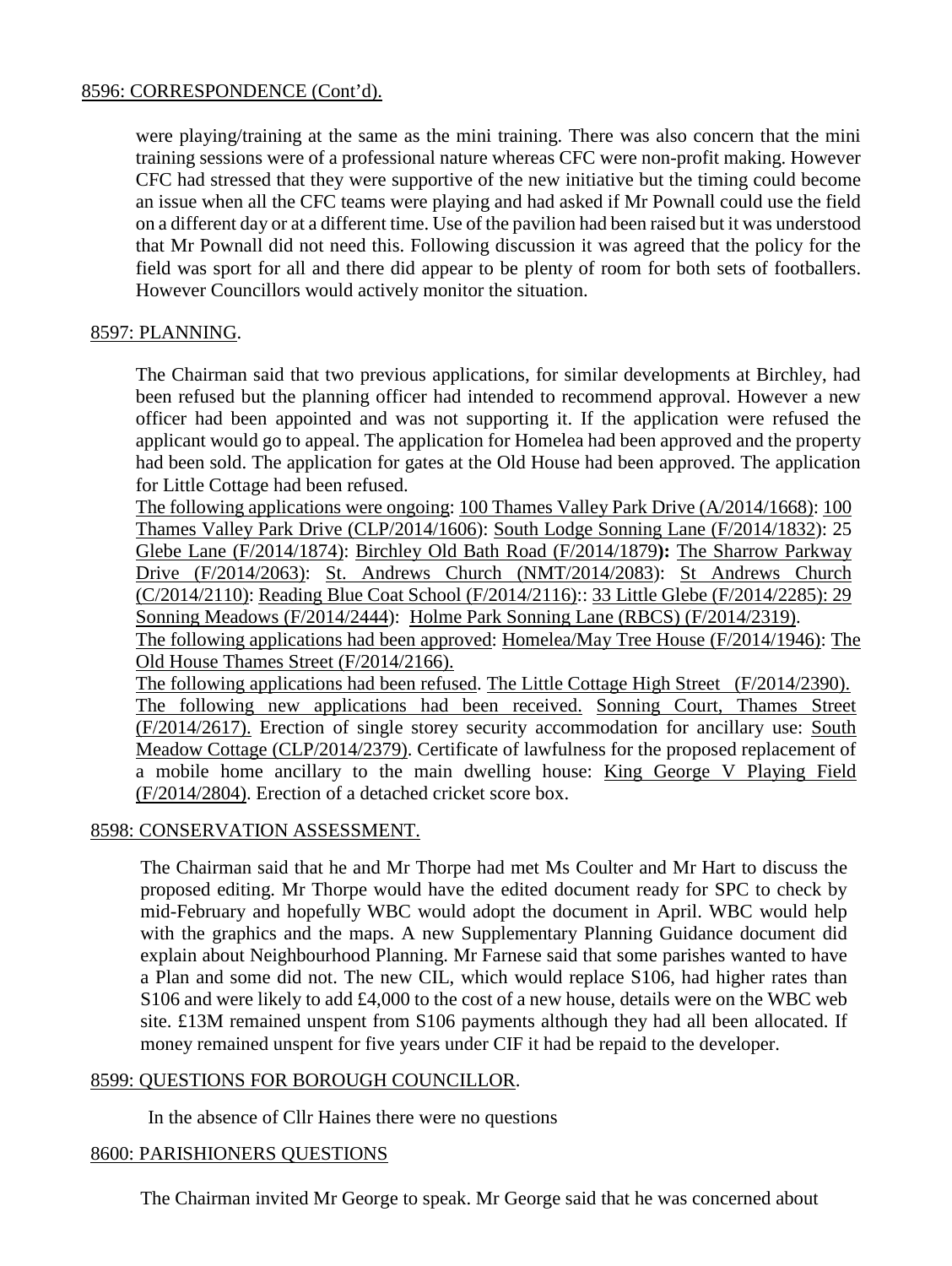### 8600: PARISHIONERS QUESTIONS (Cont'd)

the speed of traffic in Pound Lane particularly near the crossing. He lived in Little Glebe and walked his dogs regularly on King George's field and used the crossing on a daily basis. The speed of traffic coming from the Pearson Road direction made this very hazardous, some vehicles didn't stop even in he was already using the crossing and most ignored him if he was waiting to cross. This would also be hazardous for children, particularly as there was no 'lollipop' lady at the moment. Ms Lowther said that she would be prepared to join the speed watch team and would send her contact details to the Clerk. Mr George said that he was also concerned about the dog waste on King George's field, which had increased recently, he was a responsible dog owner himself and the field was being spoilt by irresponsible owners. Responsible owners were concerned that dogs would be banned if the situation didn't improve. The Chairman pointed out that dogs should be on leads so that owners could monitor any fouling by their dogs. The floods in 2014 had seen more owners walking their animals in Sonning due to flooding in other areas. Mr George said that he had observed mothers collecting their children from the school also taking their dogs into the field and allowing them to foul. Mr Farnese agreed to ask the head teacher to send out a request for parents in the weekly school newsletter. Ms Lowther said that she had written an article and would be pleased to supply it. Thirdly Mr George asked if the rec gates could be open more often. Mr Farnese said the gates were unlocked on at 7.30am by the breakfast club ladies during term time and at the week-ends if he was in Sonning and this was done on a voluntary basis. If another volunteer came forward he would be delighted to give them a key.

#### 8601: WEB SITE.

Following a request from the Flower Club, to publish their monthly report on the SPC web site, Mr Gilmore had suggested a 'Community Noticeboard', where local groups could be made aware of upcoming events and regular local session. This would operate on a small separate website, which would still be part of the Council website. Mr Gilmore would be prepared to set up the new site and operate it (monthly updates etc.) free of charge. Following discussion it was agreed to accept Mr Gilmore's offer.

#### 8602: FINANCE.

- a) Report. The Clerk had prepared a report which was noted.
- b) 2015/16 Budget. Mr Hargrave had circulated the draft budget and said that he was budgeting for a deficit and the £3000 for the lighting would come out of capital. The Chairman said that the Council were spending a large proportion of the annual budget on recreation, the clubs needed to be aware of this. Mr Farnese said that he would like to see what WBC were proposing as part of their lighting proposals but the lighting money might be better spent on a long term lighting programme. The Chairman proposed accepting the budget and setting a precept of £37,000. Following discussion about the effect this could have on band D council tax, Mr Farnese proposed accepting the budget and setting a precept of £34,400, Mr Fisher seconded and this was unanimously approved. Mr Hargrave would make the agreed changed and circulate the final budget, amounting to £42,672.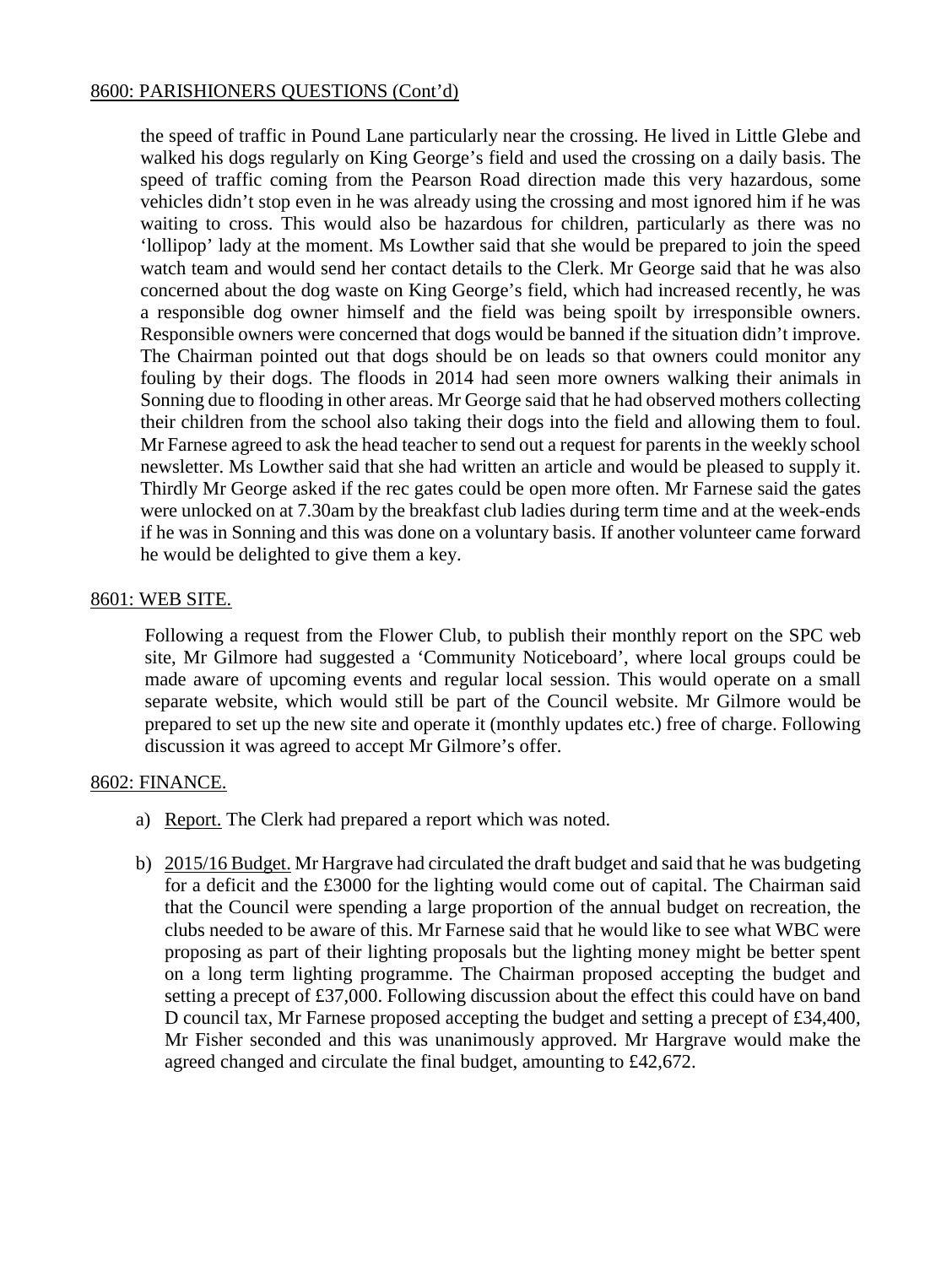#### 8602: FINANCE (Cont'd).

c) Payment of Accounts. Mrs Pownall proposed making the following payments, Ms Jacobs seconded, and this was unanimously approved. The Chairman said that Mr Collier had made an excellent job of renovating the Wharf.

#### December

| Thames Water Rec. 64.69: Pav. 185.78: Allot. 81.13       | 331.60  |
|----------------------------------------------------------|---------|
| Sonning Landscapes Mow Wharf 52.00: Mow Playground 26.00 | 78.00   |
| Mr A E Farnese – New lock $&$ keys main gates            | 66.02   |
| $CJG$ Consulting – web site                              | 1800.00 |
| Quadron $-\text{Dog Bins (Nov)}$                         | 84.24   |
| Mrs L A Bates – Newsletter (March) refund                | 175.00  |
| Sonning Landscapes Mow Wharf 26.00: Mow Playground 26.00 | 52.00   |
| Cardworks – New sign exercise area                       | 96.00   |
| PurcoPrint – Newsletter (Dec)                            | 220.00  |
| Quadron $-\text{Dog Bins}$ (Dec)                         | 84.24   |
| Mrs L A Bates - Honorarium less Tax                      | 2465.90 |
| Mrs L A Bates - Telephone                                | 40.00   |
|                                                          | 5493.00 |

#### 8603: PROPOSALS FOR QUEENS JUBILEE.

Mr Fisher and Mr Hargrave were continuing to seek further contributions for the lighting.

#### 8604: HIGHWAYS.

Mr Evans had drafted a letter to Mrs May (MP) and the Henley and Reading MP's. He would copy to the Chairman and Mr Hargrave for feedback and then circulate to everyone else. Mr Evans said that the damaged sign outside Garden House had been repaired without a request to WBC but the potholes were getting much worse. The Chairman said that he had spoken to Keith Baker (WBC Leader of the Council) and had been told that Sonning were not on the list for urgent repairs and there were already 500 highways projects in the Borough. Mr Evans thanked everyone for their assistance in delivering the .no cold calling information sheets. The police would like there to be seven volunteers in order to set up the speed watch in Sonning.

#### 8605 RECREATION AND ENVIRONMENT W.G.

- a) Report. Mrs Pownall said that water was flowing off the field into the road and offered to video this to illustrate the problem in order to get Mr Napper (highways officer) out to inspect it and provide advice. The Chairman said that a large drain might be the answer and suggested sending the video to Mr Collier as well.
- b) Safety Checks. Mrs Pownall had checked the exercise equipment.
- c) SCC Scoreboard. The Chairman said that the planning application had been submitted. It was agreed that SPC would pay the fee for the SCC safety inspection of £438 inc. VAT in order to claim back the VAT.
- d) Dog Bin Pound Lane. Mr Farnese said that Mr Bavystock had suggested that Council's should contact him about installing new dog bins. It was agreed that one of the new litter bins should be placed by the skatepark and the other would replace the broken one next to the car park. The Scarecrows were installing a new seat on the towpath. The Environment Agency had written to George Clooney to say that a gap was required at the bottom on the new fencing he was installing and that it was too close to the River.